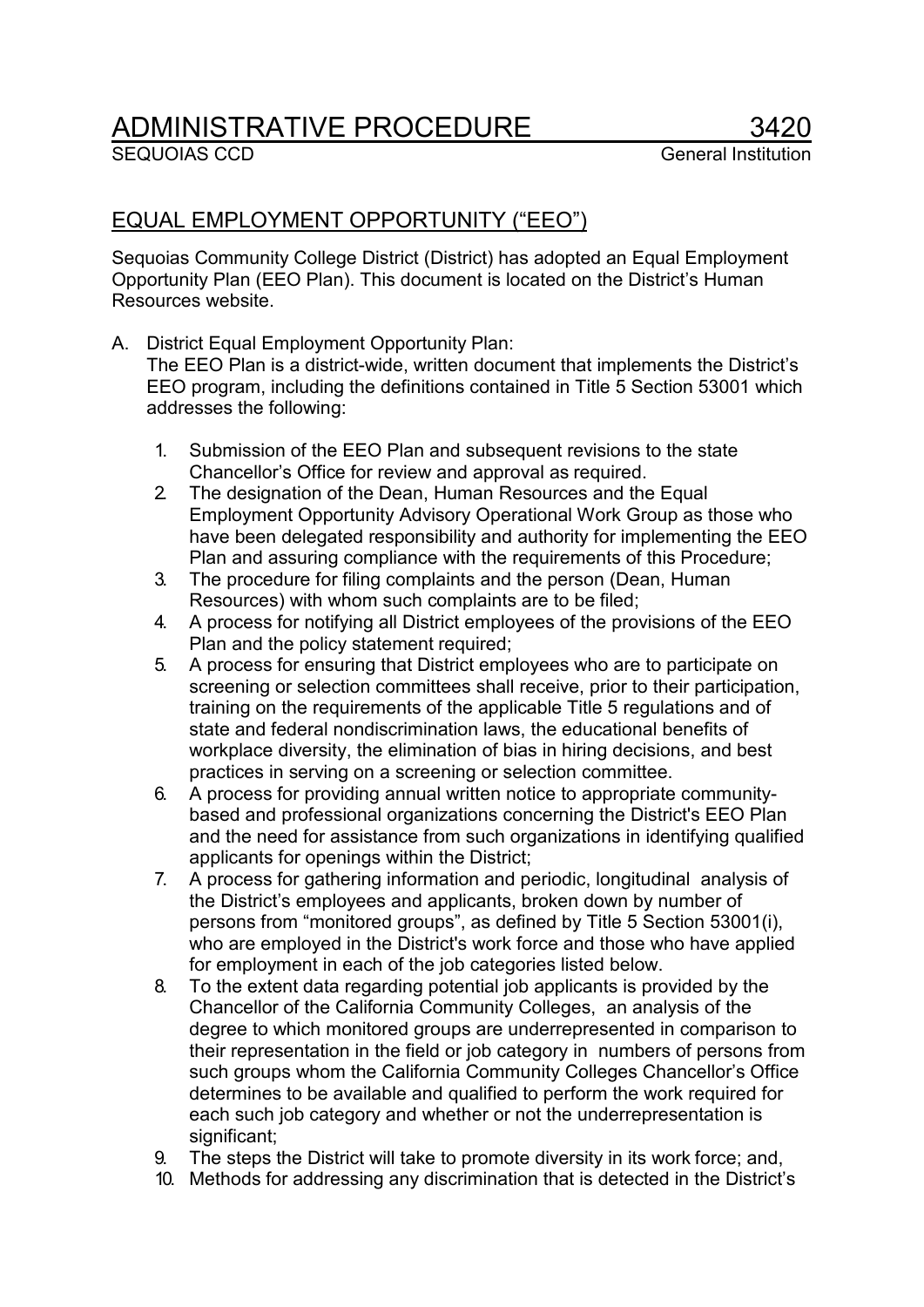hiring practices.

The District's EEO Plan is a public record.

The District shall make a continuous good faith effort to comply with the requirements of its EEO Plan, including the following Plan components:

- B. Annual Evaluation:
	- 1. The District shall annually collect the demographic data of its employees and applicants for employment in order to evaluate progress in implementing the EEO Plan and to provide data needed for required analyses.
	- 2. An annual report to the Chancellor's Office of the California Community Colleges of this demographic data. The report shall identify each employee as belonging to one of the following seven job categories:
		- a. Executive/administrative/managerial
		- b. Faculty and other instructional staff
		- c. Professional non-faculty
		- d. Secretarial/clerical
		- e. Technical and paraprofessional
		- f. Skilled crafts
		- g. Service and maintenance
	- 3. The opportunity for each employee to identify his or her gender, ethnicity and, if applicable, disability. This opportunity must allow for a person to designate multiple ethnic groups with which he or she identifies. However, the person may only be counted in one group for reporting purposes.
	- 4. Districts shall review the annually collected demographic data to determine if significant underrepresentation of a monitored group may be the result of non-job-related factors in the employment process. For the purposes of this subdivision, the phases of the employment process include but are not limited to recruitment, hiring, retention, and promotion. The information to be reviewed shall include, but need not be limited to:
		- a. longitudinal analysis of data regarding job applicants to identify whether over multiple job searches, a monitored group is disproportionately failing to move from the initial applicant pool, to the qualified applicant pool; and analysis of data regarding potential job applicants, to the extent provided by the Chancellor of the California Community Colleges, which may indicate significant underrepresentation of a monitored group.
- C. EEO Advisory Operational Work Group:
	- 1. The District has established an EEO Advisory Operational Work Group ("EEO Work Group").
	- 2. This EEO Work Group shall include a diverse membership whenever possible.
	- 3. The EEO Work Group shall receive training in all of the following: applicable Title 5 regulations and of state and federal nondiscrimination laws; the educational benefits of workforce diversity, the identification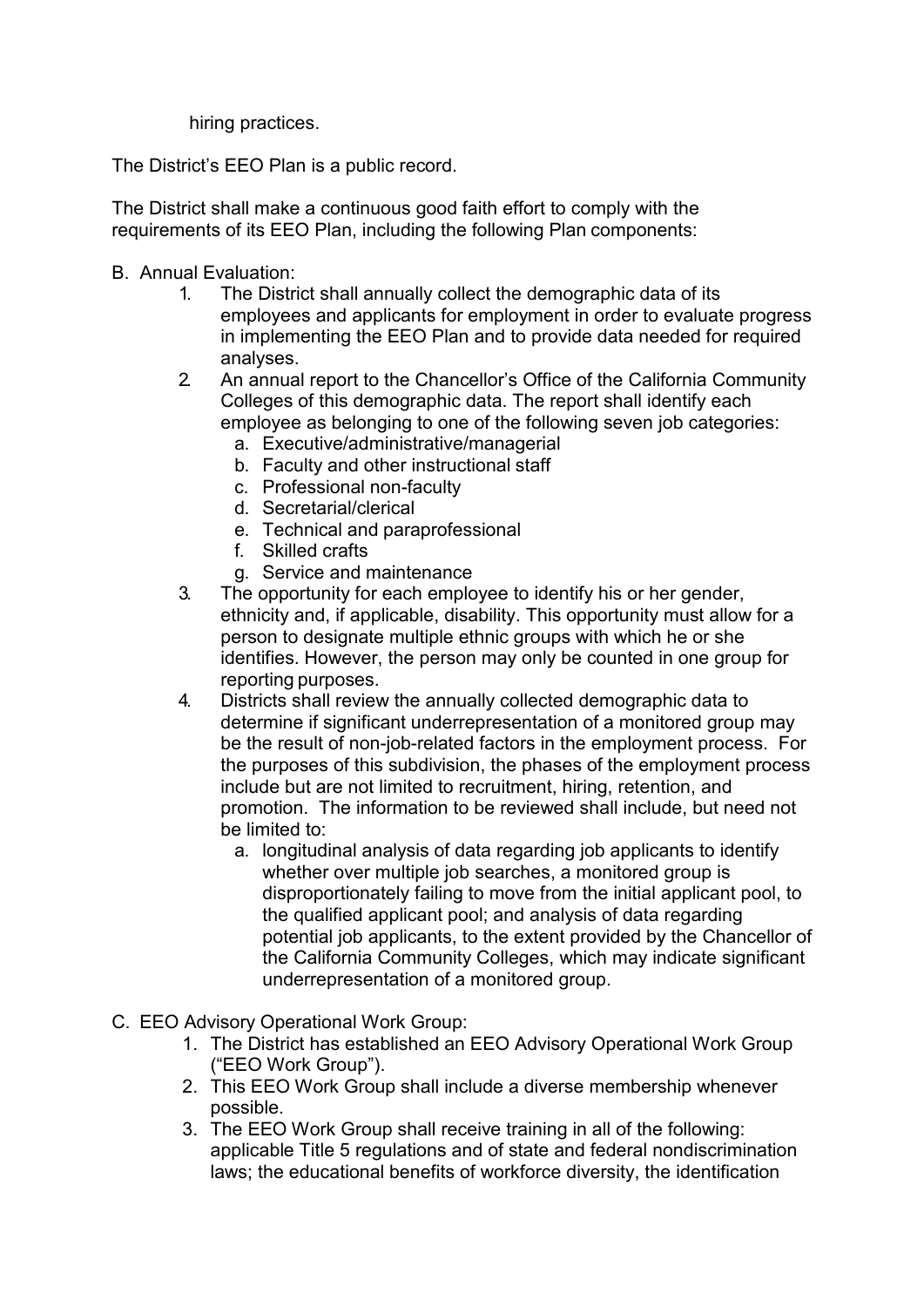and elimination of bias in hiring decisions; and the role of the work group in carrying out of the District's EEO Plan.

The responsibilities of the EEO Work Group shall include but not be limited to the following:

- 1. Review and advise on recruitment efforts; job announcements, interview protocols, retention efforts and other aspects of the hiring, retention, and promotion processes that impact the District's ability to attract and retain a diverse faculty and staff;
- 2. Advise on implementing the District's obligation to hire faculty and administrators with a demonstrated sensitivity to, and understanding of, the diverse academic, socioeconomic, cultural, disability and ethnic backgrounds of community college students;
- 3. Promote communication with community groups and organizations for people with disabilities;
- 4. Promote hiring of faculty who have, themselves, graduated from a community college;
- 5. Develop communications among departments to foster understandings of the EEO Plan;
- 6. Advise the Superintendent/President regarding special training or staff development needs;
- 7. Review the EEO Plan and monitor its progress;
- 8. Recommend changes needed in the EEO Plan; and
- 9. Review and approve the annual written report to the Superintendent/ President, the Board of Trustees, and the Chancellor's Office for the California Community Colleges.

# Employment Procedures

D. Job Analysis and Validation:

The Dean, Human Resources shall assure that a proper job analysis is performed for every job filled by the District to determine and validate the knowledge, skills, abilities and characteristics an employee must possess to perform the job satisfactorily.

A statement of bona fide essential functions and minimum qualifications shall be developed for all positions.

E. Job Description:

Every job description shall provide a general statement of job duties and responsibilities.

Job specifications shall include functions and tasks; knowledge; skills; ability; and job related personal characteristics, including but not limited to sensitivity to and understanding of the diverse academic, socioeconomic, cultural, linguistic, disability, and ethnic backgrounds of community college students.

# F. Recruitment:

Recruitment must be conducted actively within and outside of the District work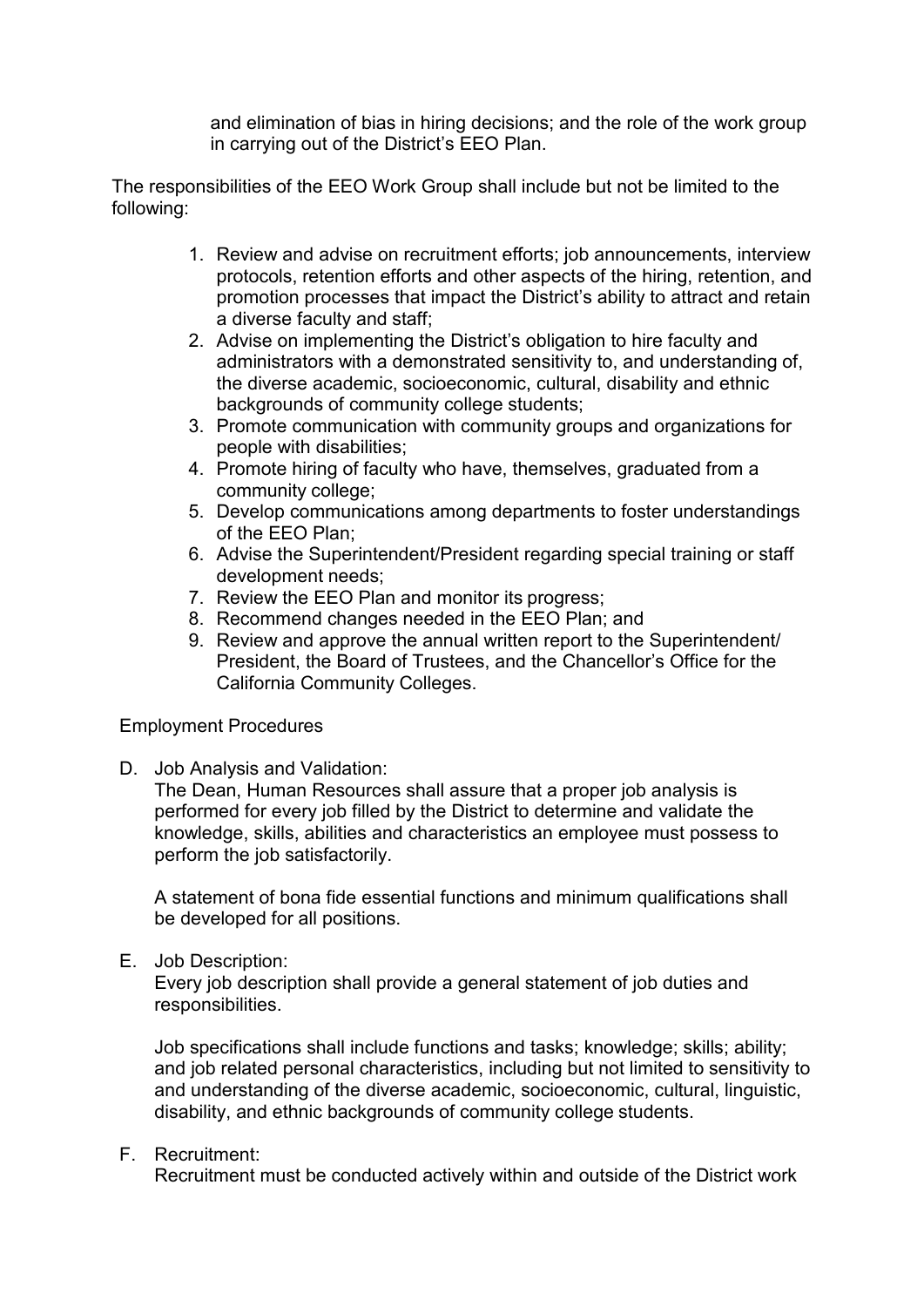force.

Open recruitment is mandated for all new full-time and part-time positions, except under limited circumstances involving interim hires.

Recruitment must utilize outreach strategies designed to ensure that all qualified individuals, from all monitored groups, are provided the opportunity to seek employment with the District.

Recruitment for administrative and faculty positions (full and part-time) may include advertisement in appropriate professional journals, job registries and newspapers of general circulation; distribution of job announcements to the EEO Registry, K-12 districts, two and four year colleges, and graduate schools where appropriate candidates might be enrolled; recruitment at conferences, fairs, and professional meetings; notices to institutions and professional organizations that primarily serve members of monitored groups that are underrepresented in the District.

Recruitment for classified positions shall include notice to all District personnel; and advertising in area newspapers of general circulation.

G. Applicant Pools: The application for employment shall afford each applicant an opportunity to identify himself or herself voluntarily as to gender, ethnicity and, if applicable, his or her disability. This information shall be maintained in confidence and shall be used only for research, validation, monitoring, evaluation of the effectiveness of the EEO Plan, or as authorized by law.

All initial applications shall be screened to determine which candidates satisfy job specifications set forth in the job announcement. The group of candidates who meet the job specifications shall constitute the "qualified applicant pool."

Once the qualified pool is formed, the pool must again be analyzed. If the Dean of Human Resources or designee finds that the composition of the qualified applicant pool may have been influenced by factors which are not job related, the District may immediately, and before the selection process continues, consult with legal counsel to determine what, if any, corrective action is required by law.

# H. Screening and Selection:

Screening, selecting and interviewing candidates for all positions shall include thorough and fair procedures that are sensitive to issues of diversity. Procedures to be used must address or include that:

- 1. Hiring procedures will be provided to the state Chancellor's Office on request.
- 2. All tests conform to generally applicable legal standards for uniformity.
- 3. A reasonable number of candidates are identified for interview.
- 4. Screening and selection committees are developed that are representative of the District community and campus; include administrators, faculty and classified staff; include a diverse membership when possible; do not include applicants or persons who have written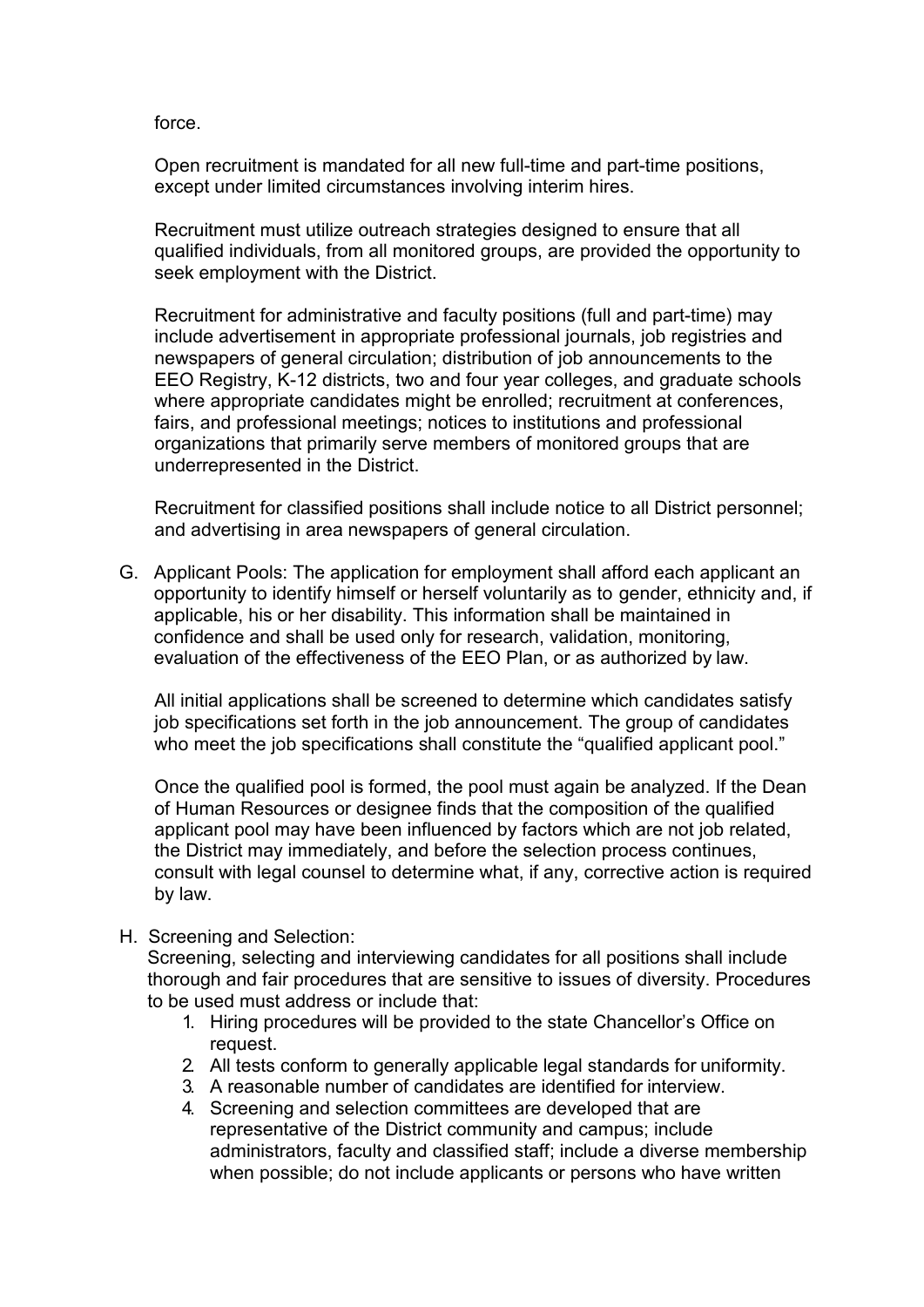letters of recommendation.

- 5. Every screening and selection committee includes an individual trained to monitor conformance with EEO requirements. The EEO Officer assures that the screening and selection process conforms to accepted principles and practices, including preparation of job related questions in advance; maintains records of screening checklists and rating scales, which shall be signed and kept on file; maintains notes for all interviews and record relevant factual reasons stating why a candidate was not hired or was not invited to interview; and monitors the hiring process for adverse impact.
- 6. Selection shall be based solely on the stated job criteria.
- 7. For faculty and administrative positions, candidates shall be required to demonstrate sensitivity to diversity in ways relevant to the specific position.
- I. Underrepresentation of Monitored Groups:

If the District determines that a particular monitored group is significantly underrepresented with respect to one or more job categories, the District shall take the following additional steps:

- 1. Review its recruitment procedures;
- 2. Consult with counsel to determine whether there are other, additional measures that may be undertaken that are required and/or permitted by law;
- 3. Consider various other means of reducing the underrepresentation which do not involve taking monitored group status into account and implement any such techniques that are feasible;
- 4. If significant underrepresentation persists:
	- a. review each locally-established job qualification to determine if it is job related and consistent with business necessity;
	- b. discontinue the use of any non-job related local qualification;
	- c. continue using job-related local qualifications only if no alternative standard is reasonably available; and
	- d. consider the implementation of additional measures designed to promote diversity.
- J. Delegation of Authority
	- 1. The designation of a single person as the "EEO Officer" charged with overseeing the day-to-day implementation of the EEO Plan and programs.
	- 2. Processes and responsibilities when the EEO Officer is named in a complaint or implicated by the allegations in a complaint.
- K. Complaint Procedure

Any person may file a complaint alleging the District violated this policy and procedures. An individual should file a written complaint with the Dean, Human Resources. The District shall immediately forward a copy of the complaint to the California Community Colleges Chancellor's Office, which may require that the District provide a written investigative report within ninety (90) days. The District shall also process complaints that allege unlawful discrimination according to the procedures set forth in AP 3430 Prohibition of Harassment and AP 3435 Discrimination and Harassment Complaints and